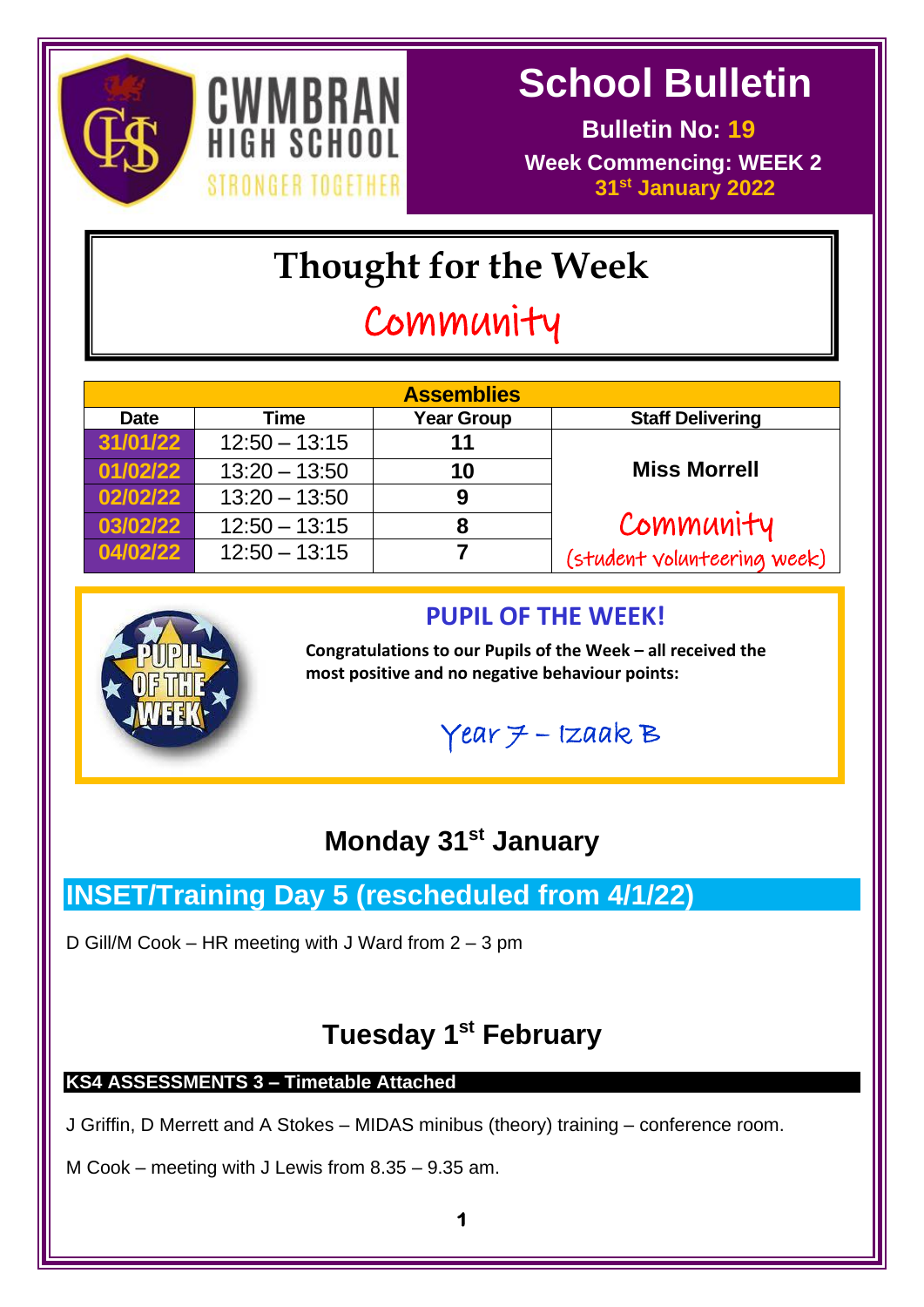# **Tuesday 1 st February (cont…)**

- R Morrell meeting with G Newman from 8.35 9.35 am.
- N McDuff meeting with L Miles from 9 9.30 am.
- M Cook meeting with R Cunnington from 9.35 10.35 am.
- C Simms ALN Reform meeting from 10 am 1 pm.
- R Morrell meeting with S Bridgeman from 1.50 2.50 pm.

# **Wednesday 2 nd February**

### **KS4 ASSESSMENTS 3 – Timetable Attached**

- D Gill meeting with R Morrell from 8.35 9.30 am.
- D Gill meeting from 9.30 10.30 am.
- D Gill meeting from 11 am 2 pm.
- **SLT meeting – from 1.50 pm.**
- M Cook LA Secondary HT Operational meeting from 2 3 pm.

### **Year 10 detention – U41 from 3 – 3.45 pm**

# **Thursday 3 rd February**

### **KS4 ASSESSMENTS 3 – Timetable Attached**

N McDuff – meeting with T Smith from 9 – 9.30 am.

R Morrell – meeting with S Lloyd from 9.30 – 10.30 am.

M Cook – meeting with C Ager from 10.50 – 11.50 am.

M Cook – meeting with S Lloyd from  $2 - 3$  pm.

New Staff Induction meeting from  $3 - 4$  pm.

**Year 7 detention – L14 from 3 – 3.45 pm Year 8 detention – U38 from 3 – 3.45 pm Year 9 detention – S57 from 3 – 3.45 pm**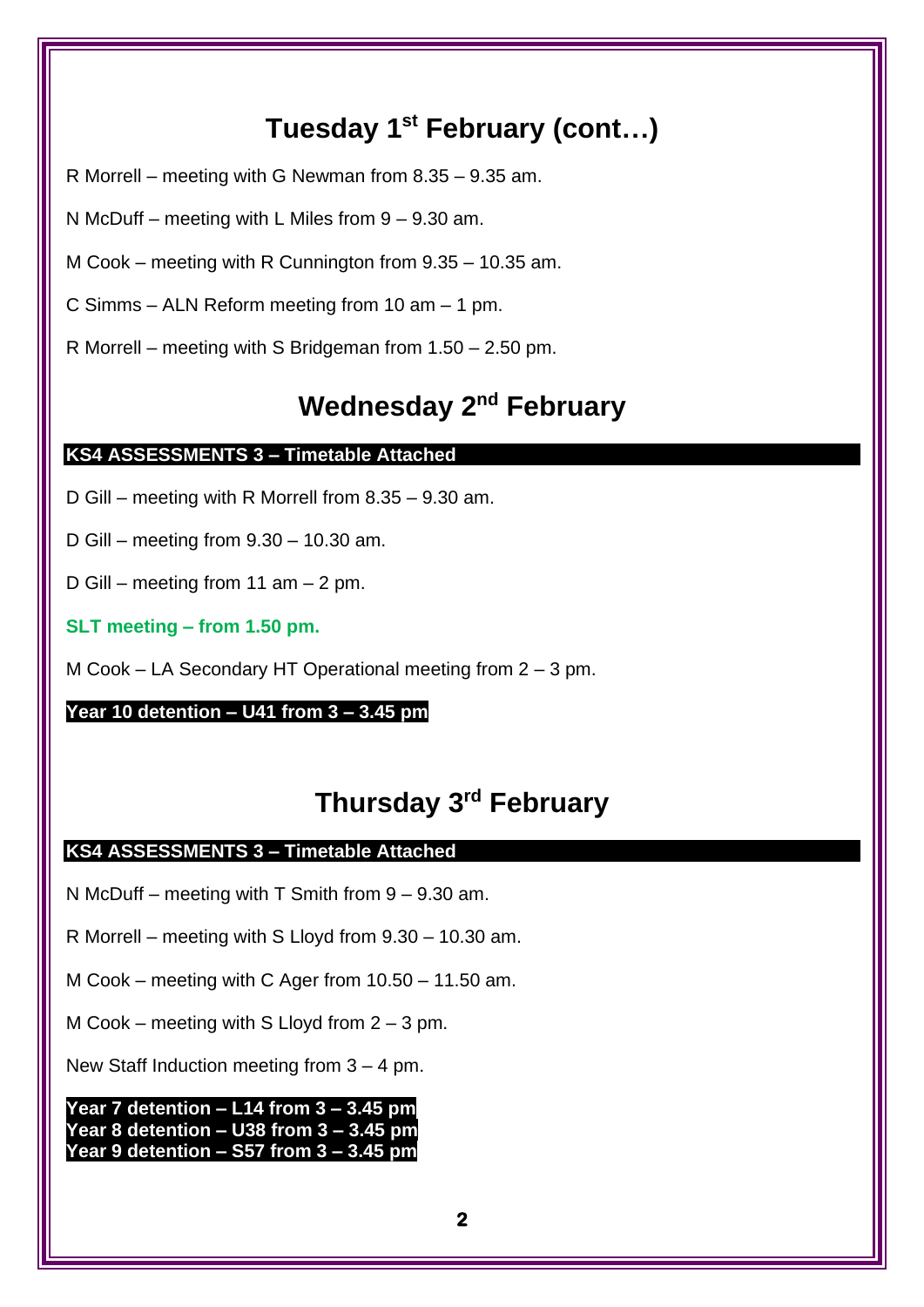# **Friday 4 th February**

### **KS4 ASSESSMENTS 3 – Timetable Attached**

D Gill – meeting with N McDuff & L Miles from 8.15 – 9 am.

D Gill, M Cook, C Ager & J Malpas – meeting from 9.30 – 11 am.

R Morrell – with R Foley from 11.50 am – 12.50 pm.

**SLT detention session (T Abdulla) – from 3 – 4 pm**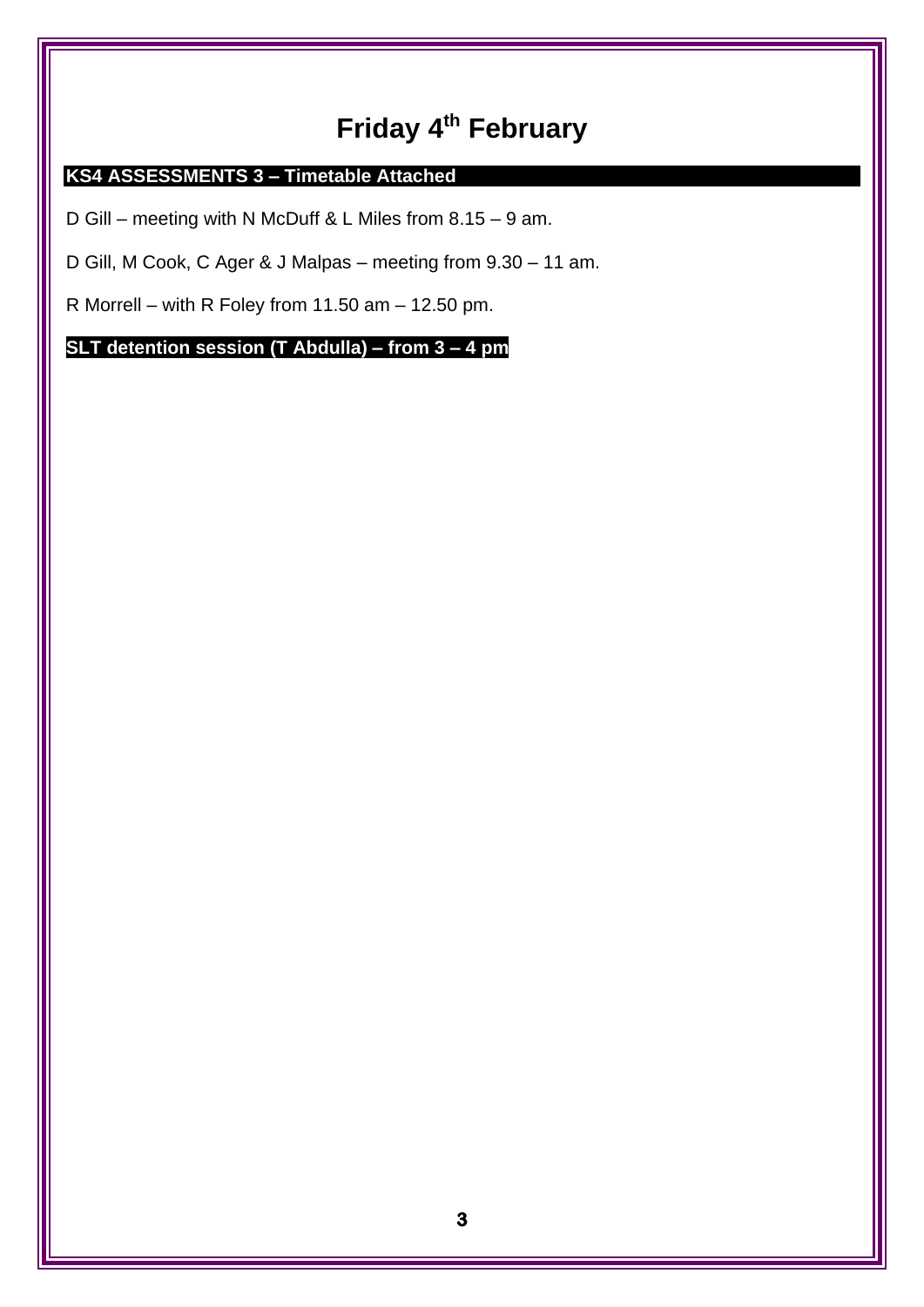# ASSESSMENT 3 TIMETABLE FEB 2021

35

| $\overline{5}$ |                          |              |                |              |                                   |               |                   |                      |             |                 |                       |                          |                      |                      |                           |                           |                       | Computer Science Yr 11 | French Yr 11          | Media Yr 11              |             |                 |                       |                       |                              |                              |                      |              | Physics 10R1           |                |                        |                     |
|----------------|--------------------------|--------------|----------------|--------------|-----------------------------------|---------------|-------------------|----------------------|-------------|-----------------|-----------------------|--------------------------|----------------------|----------------------|---------------------------|---------------------------|-----------------------|------------------------|-----------------------|--------------------------|-------------|-----------------|-----------------------|-----------------------|------------------------------|------------------------------|----------------------|--------------|------------------------|----------------|------------------------|---------------------|
| $\overline{a}$ |                          |              |                |              |                                   |               |                   |                      |             |                 | Chemistry 10R1        | Biology 10R2             | Physics 10A2         |                      |                           |                           |                       |                        |                       |                          |             |                 |                       | Chemistry 10R2        |                              |                              |                      |              | Chemistry 10A1         | Biology 10A2   |                        | <b>Physics 1041</b> |
| $\mathbf{r}$   |                          |              |                |              | Computing Yr 10                   | French Yr 10  | Hospitality Yr 10 | Product Design Yr 10 | Media Yr 10 | <b>IT Yr 10</b> | Welsh 11R4            |                          |                      |                      | Maths Yr 10A1, A2, A3, A4 | Physics 11A2              |                       | Chemistry 11A2         | Geog Yr 10 (option B) | History Yr 10 (option B) | Music Yr 10 | <b>PE Yr 10</b> | <b>Business Yr 10</b> | Welsh <sub>11A1</sub> | Physics 11R2                 |                              |                      |              |                        |                |                        |                     |
| $\overline{2}$ | English 11A1, A2, A4     |              | Chemistry 11A1 |              | Biology 11R2                      |               |                   |                      |             |                 |                       |                          |                      |                      | Physics Yr 11A1           | Maths Yr 10R1, R2, R3, R4 |                       | Physics Yr 11R1        | <b>Biology 10A1</b>   |                          |             |                 |                       | Welsh 11A2, A3, A4    | Geog Yr10 (option A)         | History Yr 10 (option A)     | <b>H&amp;S Yr 10</b> |              | Maths 11R1, R2, R3, R4 |                |                        |                     |
| E              | English 11R1, R2, R3, R4 | Biology 11A2 | Chemistry 11R1 | English 11A3 | R <sub>3</sub><br>Welsh 11R1, R2, | Biology 11A1  |                   |                      |             |                 | Geog (Option A) Yr 11 | History (Option A) Yr 11 | <b>H&amp;S Yr 11</b> | Product Design Yr 11 | History (Option B) Yr 11  | <b>PE Yr 11</b>           | Geog (Option B) Yr 11 |                        |                       |                          |             |                 |                       | Physics Yr 10R2       | Applied Science Yr 10R3,10R4 | Applied Science Yr 10A3,10A4 | Chemistry 10A2       | Biology 10R1 | Biology 11R1           | Chemistry 11R2 | Maths 11A1, A2, A3, A4 |                     |
| DATE           | Tues 1st Feb             |              |                | Wed 2nd Feb  |                                   | Thurs 3rd Feb |                   |                      |             |                 |                       | Fri 4th Feb              |                      |                      |                           | Mon 7th Feb               |                       |                        | Tues 8th Feb          |                          |             |                 |                       |                       | Wed 9th Feb                  |                              |                      |              |                        | Thurs 10th Feb |                        | Fri 11th Feh        |

# **KS4 ASSESSMENTS 3 TIMETABLE**

**4**